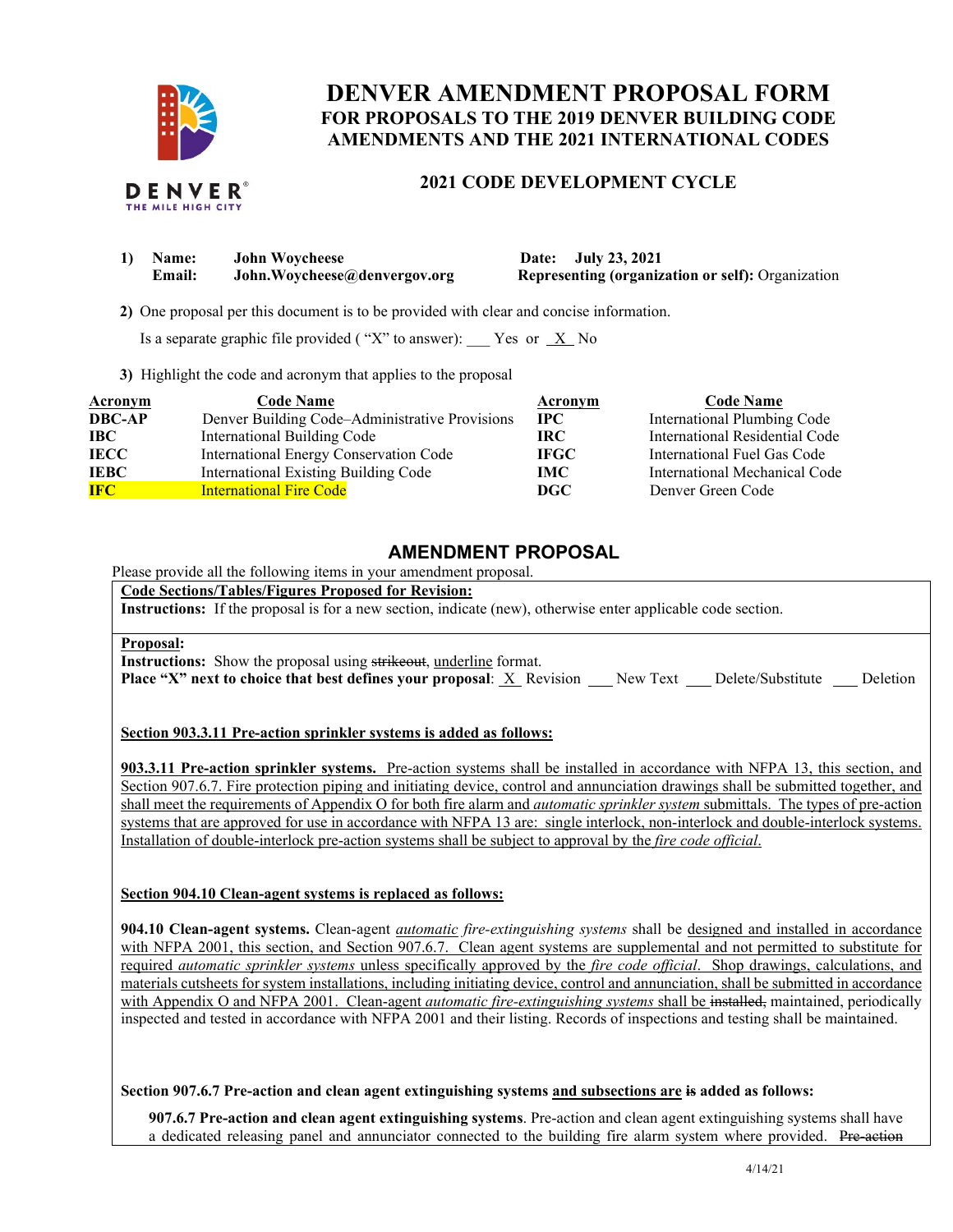systems shall be installed in accordance with NFPA 13. Clean agent systems shall comply with Section 904.10. Control panels shall be listed for releasing service. Control panel and annunciator shall be located outside the protected area in a location approved by the fire code official. Areas protected by a single releasing panel shall be contiguous. Shop drawings for system installations shall be submitted in accordance with Appendix O, NFPA 13 and NFPA 2001. Cross-zoned detection systems shall transmit a building alarm on activation of the first initiating device. Fire protection piping and initiating device, control and annunciation drawings shall be submitted together. Clean agent systems are supplemental and not permitted to substitute for required automatic sprinkler systems unless specifically approved by the fire code official.

#### **Section 907.6.7.1 Annunciation is added as follows:**

**907.6.7.1 Annunciation**. Pre-action and clean agent systems shall be provided with a local directory annunciator zoned for manual, smoke detector, flow alarm and tamper supervisory indications in accordance with Section 907.6.4.1.1. Systems with under floor and/or above ceiling detection devices shall be provided with a point-lit graphic annunciator in accordance with Section 907.6.4.1.2. Systems shall annunciate alarm and supervisory conditions at the main building fire alarm panel.

# **Section 907.6.7.2 Application of pre-action systems is added as follows:**

**907.6.7.2 Application of pre-action systems.** The types of pre-action systems that are *approved* for use in accordance with NFPA 13 are: single interlock, non-interlock and double-interlock systems. Installation of double-interlock preaction systems shall be subject to approval by the *fire code official*.

**907.6.7.2 Control panels for pre-action systems.** Control panels shall be listed for releasing service. Control panel and annunciator shall be located outside the protected area in a location *approved* by the *fire code official*. Areas protected by a single releasing panel shall be contiguous.

**907.6.7.3 Cross-zoned detection.** Cross-zoned detection systems shall transmit a building alarm on activation of the first initiating device. Double-interlock pre-action systems shall not have cross-zoned detection.

**907.6.7.4 Pre-action system submittals.** Fire protection piping and initiating device, control and annunciation drawings, calculations, and material cutsheets shall be submitted in accordance with Appendix O for both *fire alarm system* and *automatic sprinkler system* submittals, per 903.3.11.

**907.6.7.5 Clean-agent** *automatic fire-extinguishing system* **submittals.** Fire protection piping and initiating device, control and annunciation drawings, calculations, and material cutsheets shall be submitted in accordance with Appendix O and NFPA 2001, per Section 904.10.

# **Supporting Information (Required):**

All proposals must include a written explanation and justification as to how they address physical, environmental, and/or customary characteristics that are specific to the City and County of Denver. The following questions must be answered for a proposal to be considered.

Purpose: What does your proposal achieve?

This collects information from 907.6.7 and subsections related to pre-action and clean-agent systems that does not belong in the section on detection and alarm. It modifies the IFC sections to add references to DFC 907.6.7 and to provide the information transferred therefrom. Most language is maintained, if relocated; the requirement for compliance with NFPA 2001 is already addressed in the base code (IFC 904.10), and the requirement for alternative fire-suppression system submittals (like those for clean agents) to comply with Appendix O is included.

Added is the prohibition against cross-zoned detection with double-interlock pre-action systems. The delays associated with cross-zoning detection, combined with the delays from a double-interlock system, compound and are problematic, increasing time to discharge water and increasing complexity without a commensurate increase in safety or reliability.